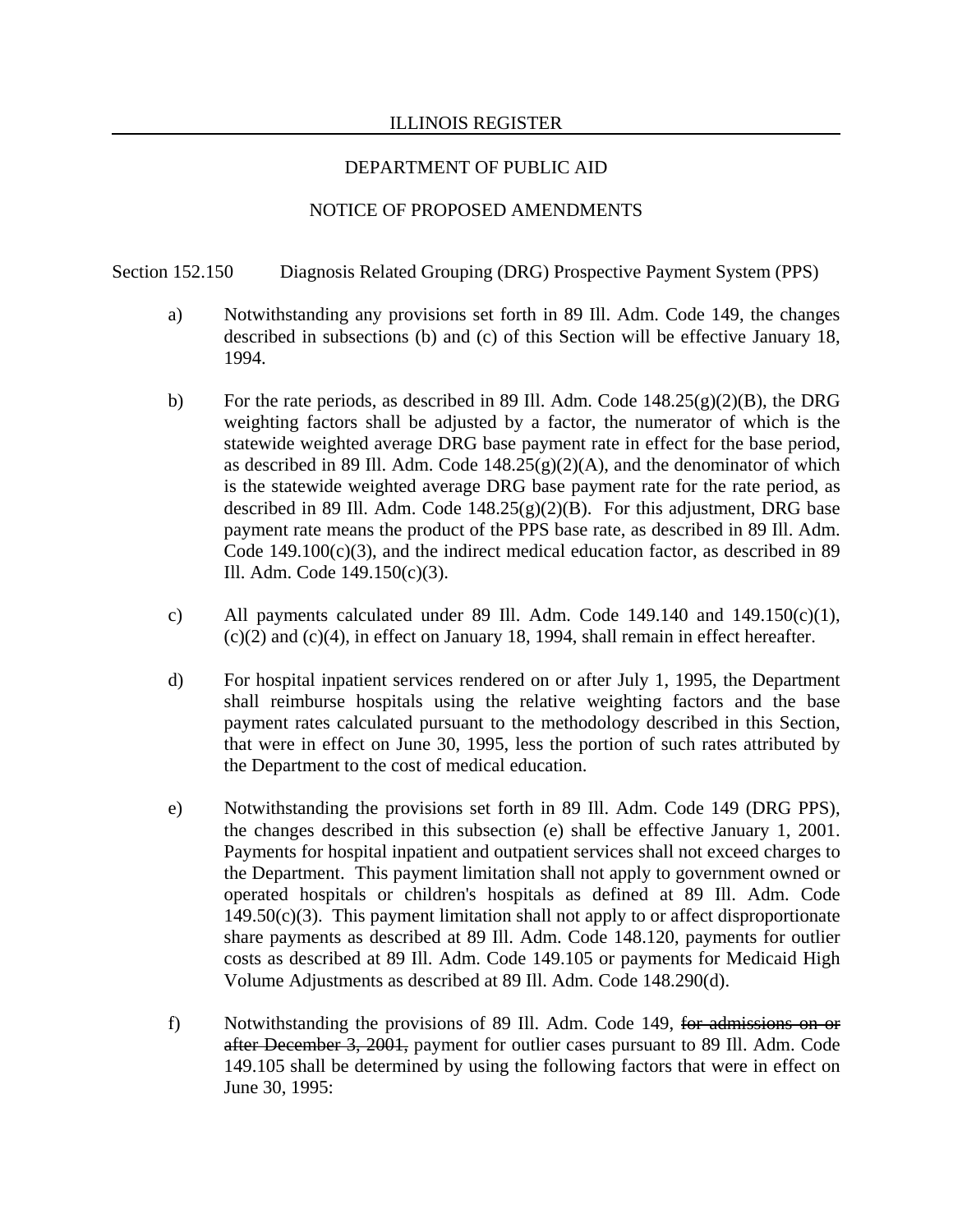### ILLINOIS REGISTER

## DEPARTMENT OF PUBLIC AID

#### NOTICE OF PROPOSED AMENDMENTS

- 1) The marginal cost factor (see 89 Ill. Adm. Code 149.5(c)(4)),
- 2) The Metropolitan Statistical Area (MSA) wage index (see 89 Ill. Adm. Code 148.120(b)),
- 3) The Indirect Medical Education (IME) factor (see 89 Ill. Adm. Code  $148.260(a)(1)(B)(iv)$ ,
- 4) The cost to charge ratio (see 89 Ill. Adm. Code 149.105(c)(3)), and
- 5) Outlier Threshold: The cost outlier threshold (see 89 Ill. Adm. Code 149.5(c)(5)) multiplied by 1.22.
	- A) For admissions on or after December 3, 2001 through June 30, 2005, the cost outlier threshold (see 89 Ill. Adm. Code  $149.5(c)(5)$ ) multiplied by 1.22.
	- B) For admissions on or after July 1, 2005, the cost outlier threshold (see 89 Ill. Adm. Code  $149.5(c)(5)$ ) multiplied by 1.40.

(Source: Amended at 29 Ill. Reg. \_\_\_\_\_\_\_\_\_\_\_\_\_\_\_, effective \_\_\_\_\_\_\_\_\_\_\_\_\_\_\_\_\_\_)

Section 152.200 Non-DRG Reimbursement Methodologies

- a) Notwithstanding any provisions set forth in 89 Ill. Adm. Code 148, the changes described in subsection (b) of this Section will be effective January 18, 1994.
- b) All per diem payments calculated under 89 Ill. Adm. Code 148, except for those described in 89 Ill. Adm. Code 148.120, 148.160, 148.170, 148.175 and  $148.290(a)$ , (c) and (d), in effect on January 18, 1994, less the portion of such rates attributed by the Department to the cost of medical education, shall remain in effect hereafter.
- c) Notwithstanding the provisions set forth in 89 Ill. Adm. Code 148, Hospital Services, and 89 Ill. Adm. Code 146, Subpart A, Ambulatory Surgical Treatment Centers, the changes described in this subsection (c) shall be effective January 1, 2001. Payments for hospital inpatient and outpatient services and ambulatory surgical treatment services shall not exceed charges to the Department. This payment limitation shall not apply to government owned or operated hospitals or children's hospitals as defined at 89 Ill. Adm. Code  $149.50(c)(3)$ . This payment